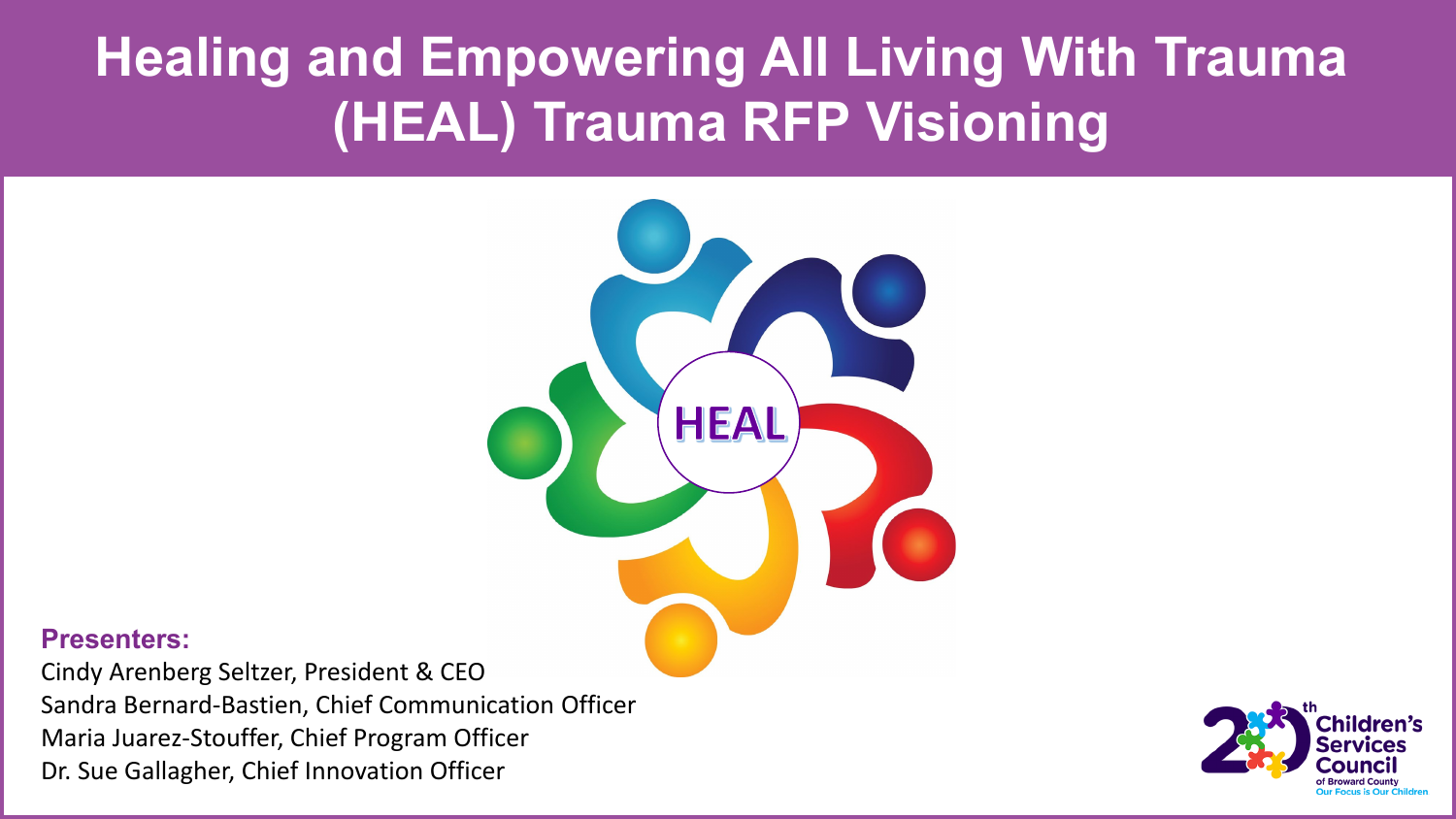#### **CSC Service Goal**



**Service Goal 2.3** Address the negative impacts of trauma and provide resources to allow those impacted to increase protective factors and increase resiliency.

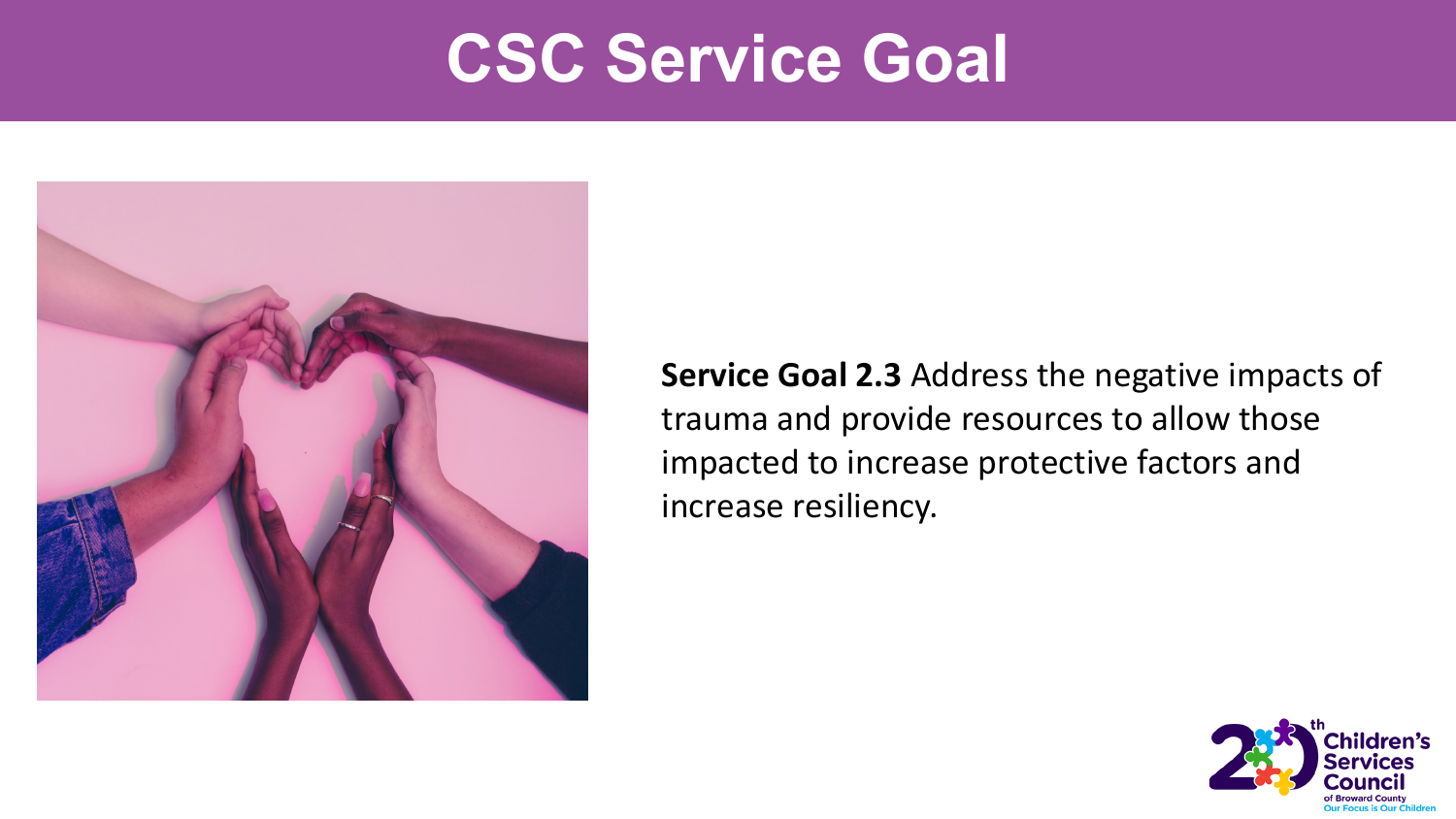# **History of CSC Trauma Services Funding**

- Many CSC programs address resiliency and trauma recovery for youth & families (family strengthening, HYT mental health component, MOMS, etc.)
- Following the 2018 MSD tragedy, CSC worked with community partners to create Eagles' Haven
- Not wanting to replicate Eagles' Haven approach without community led visioning, aspirations & strategies in traditionally under-resourced communities
- Building on existing network of CSC community engagement relationships, CPAR and racial equity lens, CSC met with grass tops to begin visioning and gain entry into the communities

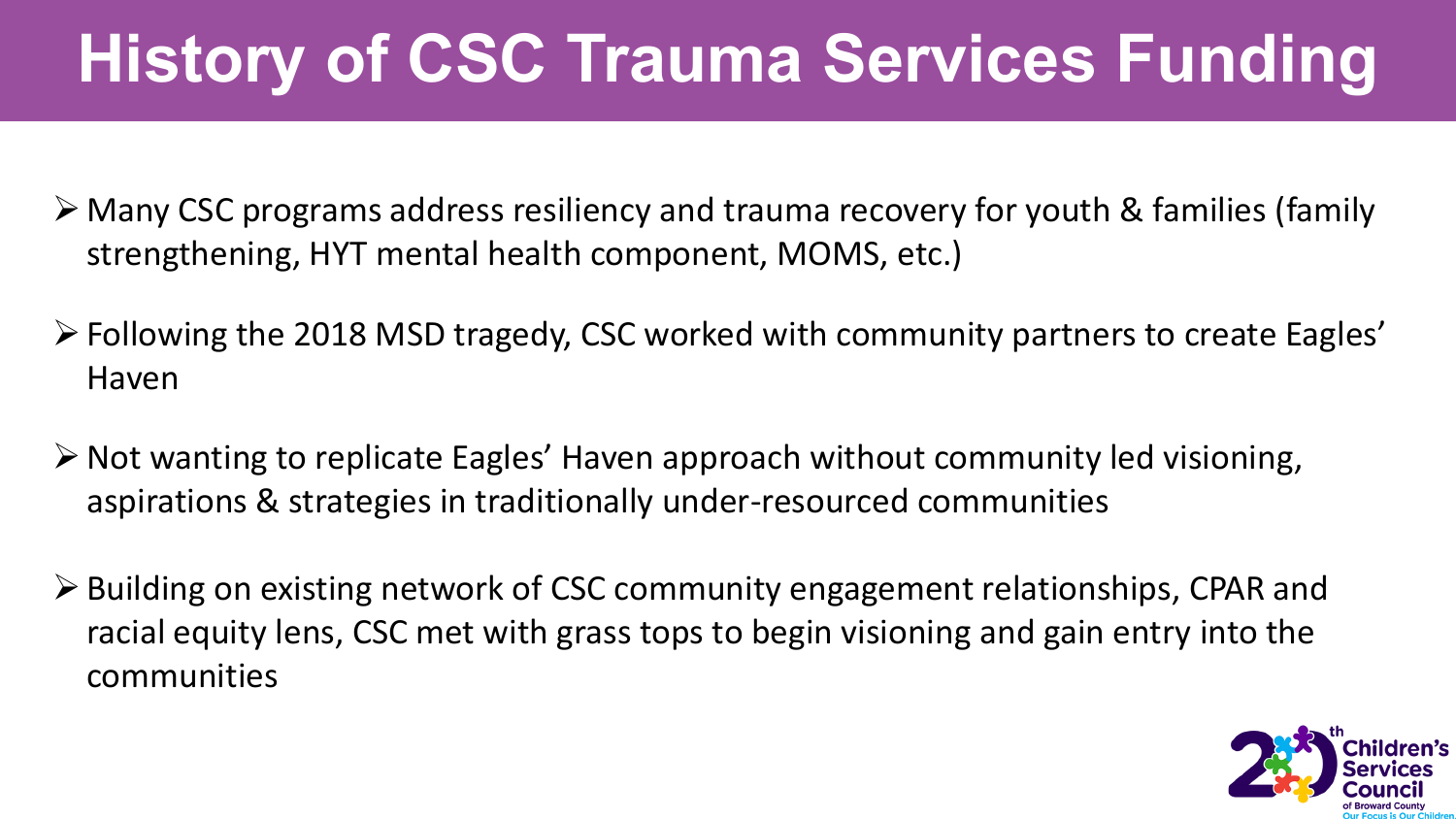#### **Coalition Building**



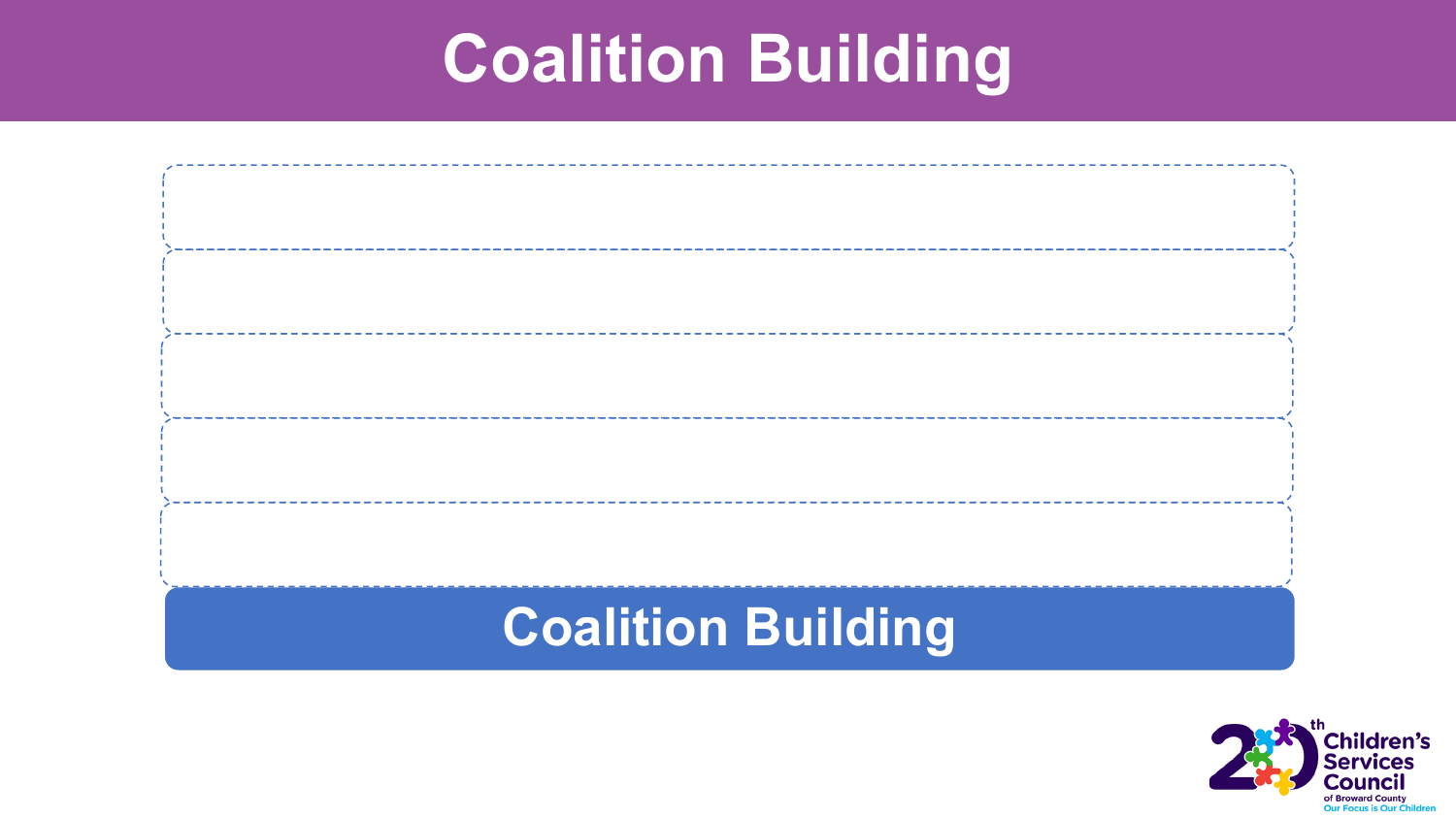# **Reinforcing Resilience Within Community**

- $\triangleright$  CSC staff engaged local nonprofits and city officials to help identify community leaders and key stakeholders well-positioned to inform and support resiliency focused efforts.
- Partnered with Dr. Cirecie West-Olatunji, Director of the Center for Traumatic Stress Research at Xavier University to conduct six conversations with adults and youth who were impacted by gun violence to help center the work around their vision for the future, their lived experiences, and to identify natural supports that increase resiliency.
- Shared findings of Dr. West-Olatunji's Research Report and recommendations with coalition members to ensure that the planned next steps were in alignment with the vision, needs, and priorities they had expressed throughout the process.

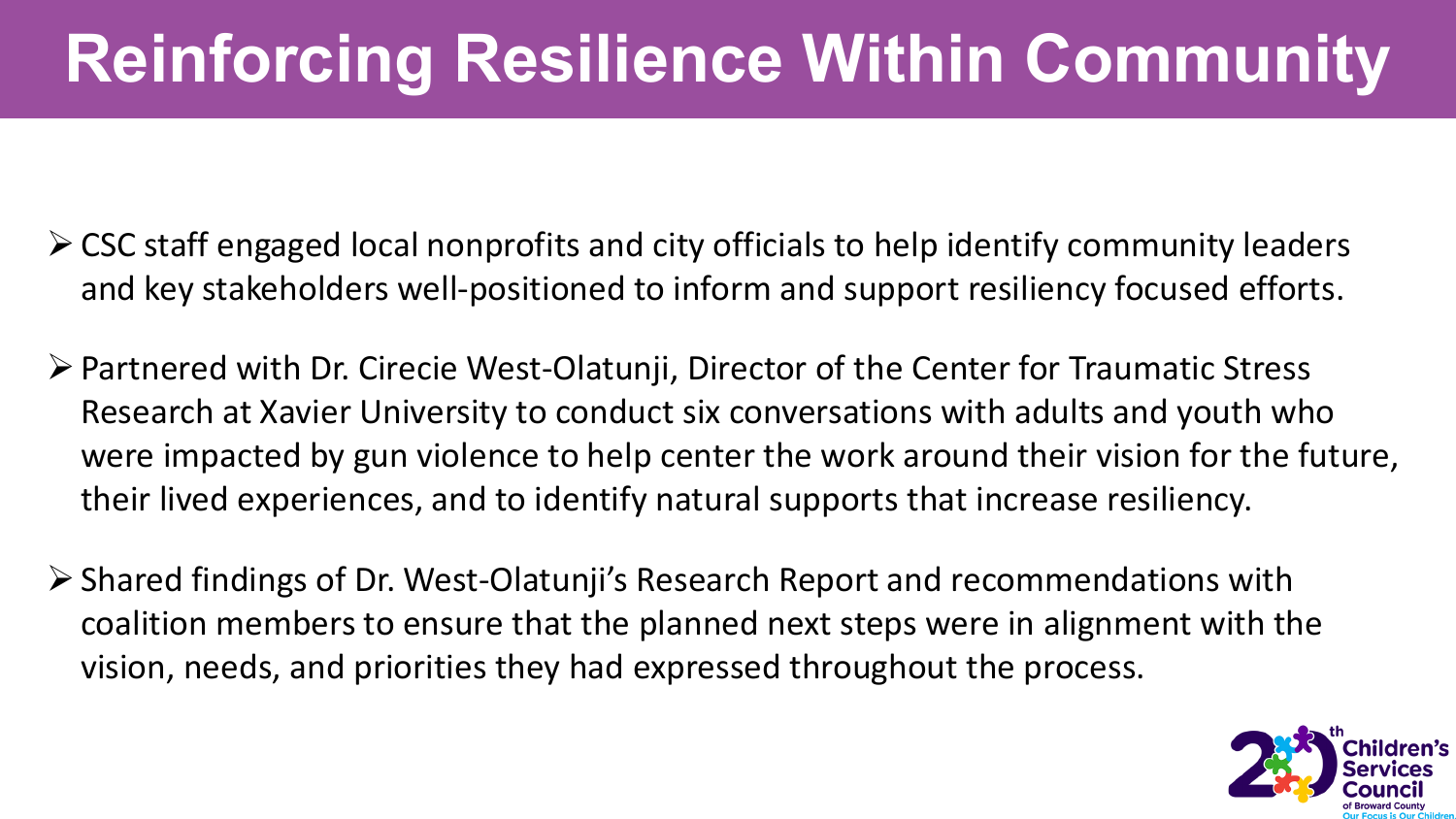#### **Public Education Campaign**



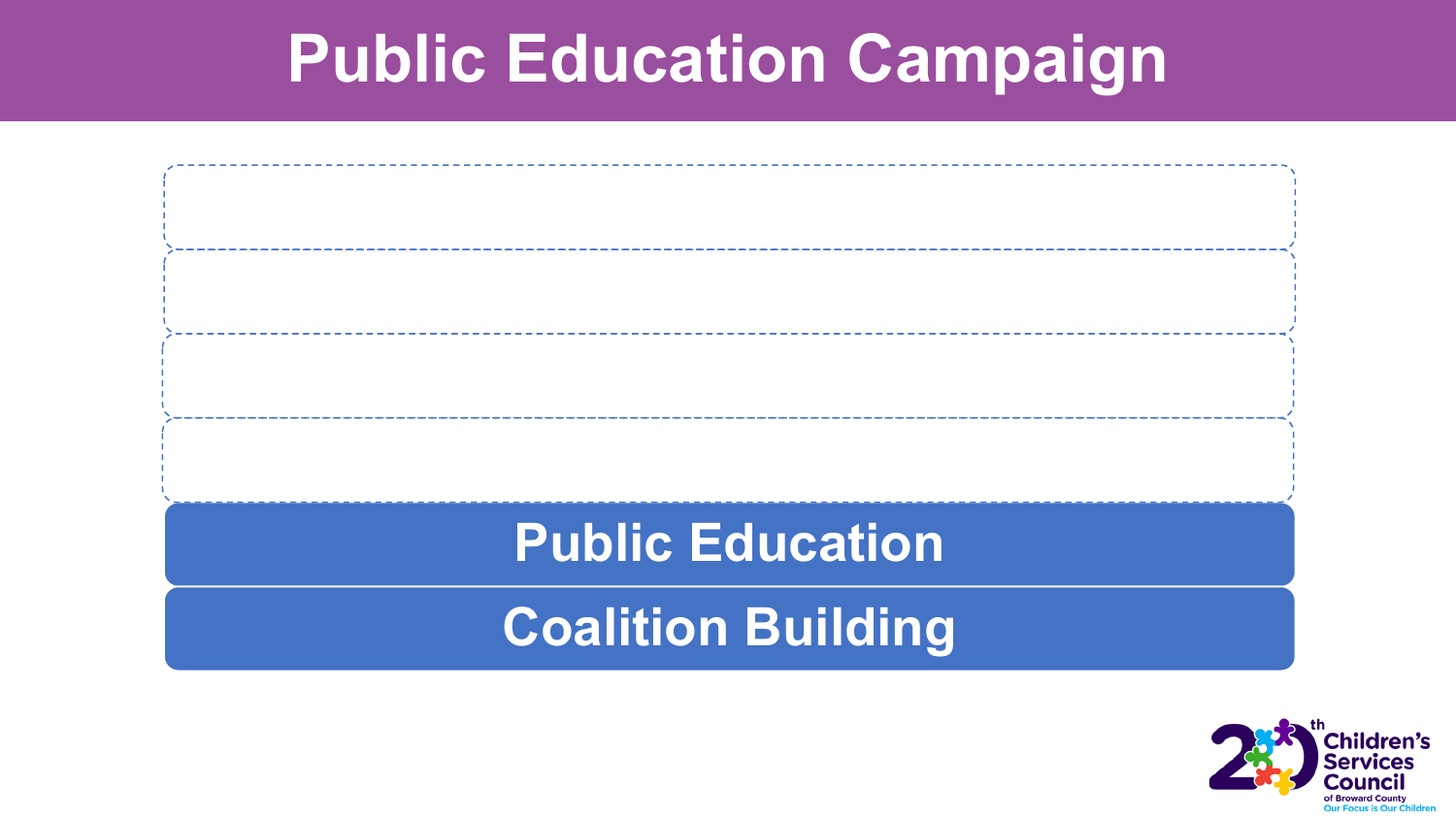#### **Increasing Awareness and Connectivity with Trusted Media & Influencers**

- $\triangleright$  Leverage longstanding relationships with a wide spectrum of media partners and community members to educate and inform the public about existing local resources and increase usage of grassroots, community-based businesses addressing trauma.
- $\triangleright$  Use the power of local media to stay connected to and with the community. Strengthen and custom tailor communication and feedback pathways to keep engagement strong and ongoing.
- $\triangleright$  Work collaboratively with trusted lesser-known, under-resourced, niche media including entrepreneurs and influencers (YouTube, Twitter, Facebook, Instagram, TikTok etc.) who are currently sharing content and news in their local communities.
- $\triangleright$  Harness the power of current partnerships to provide capacity building opportunities, coaching, technical assistance, and greater access to opportunities for under-resourced and niche media outlets, influencers, and community leaders.
- $\triangleright$  Co-create ways to evaluate the success of media campaigns and refine efforts.

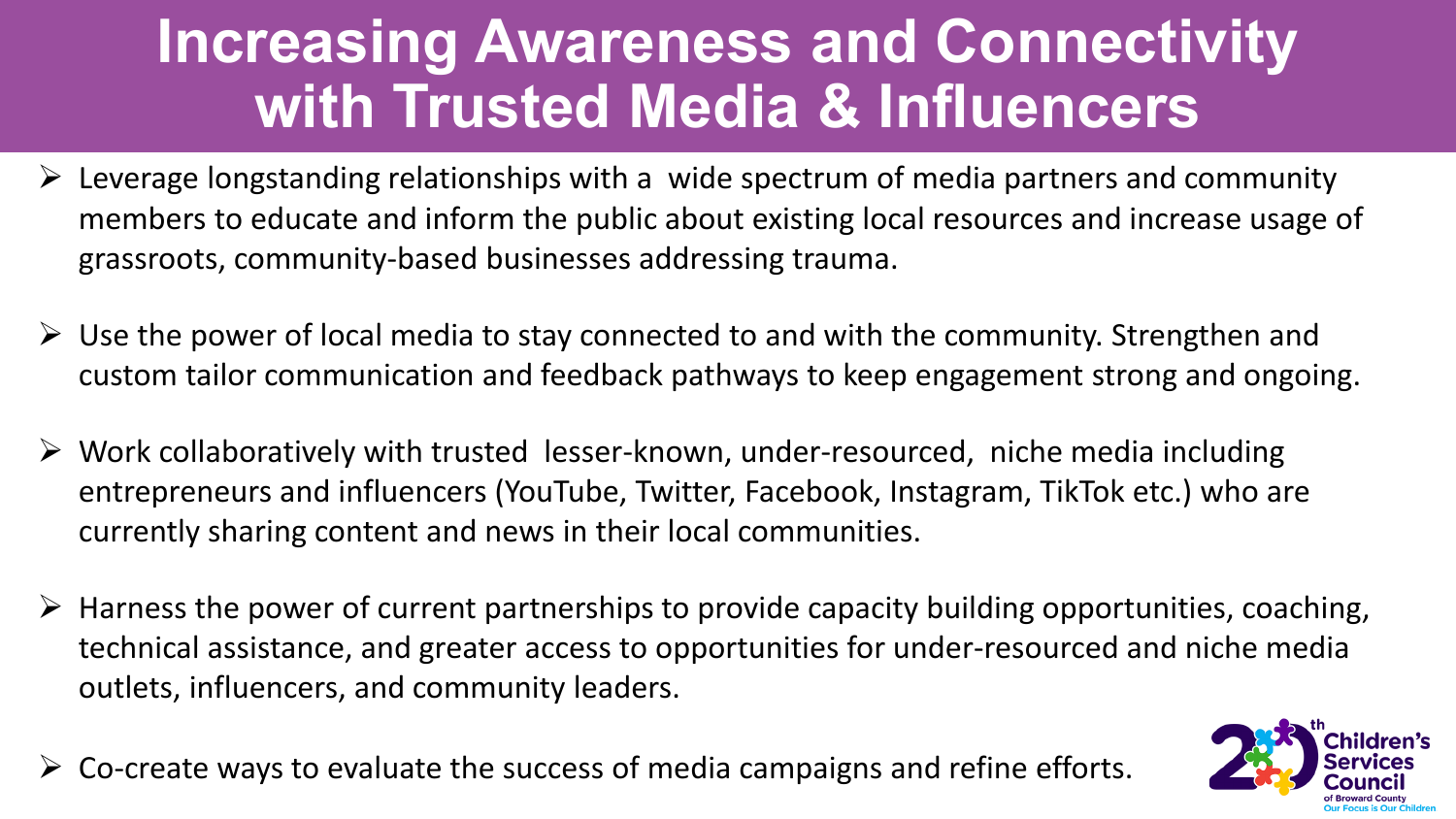# **Organizational Capacity Building**



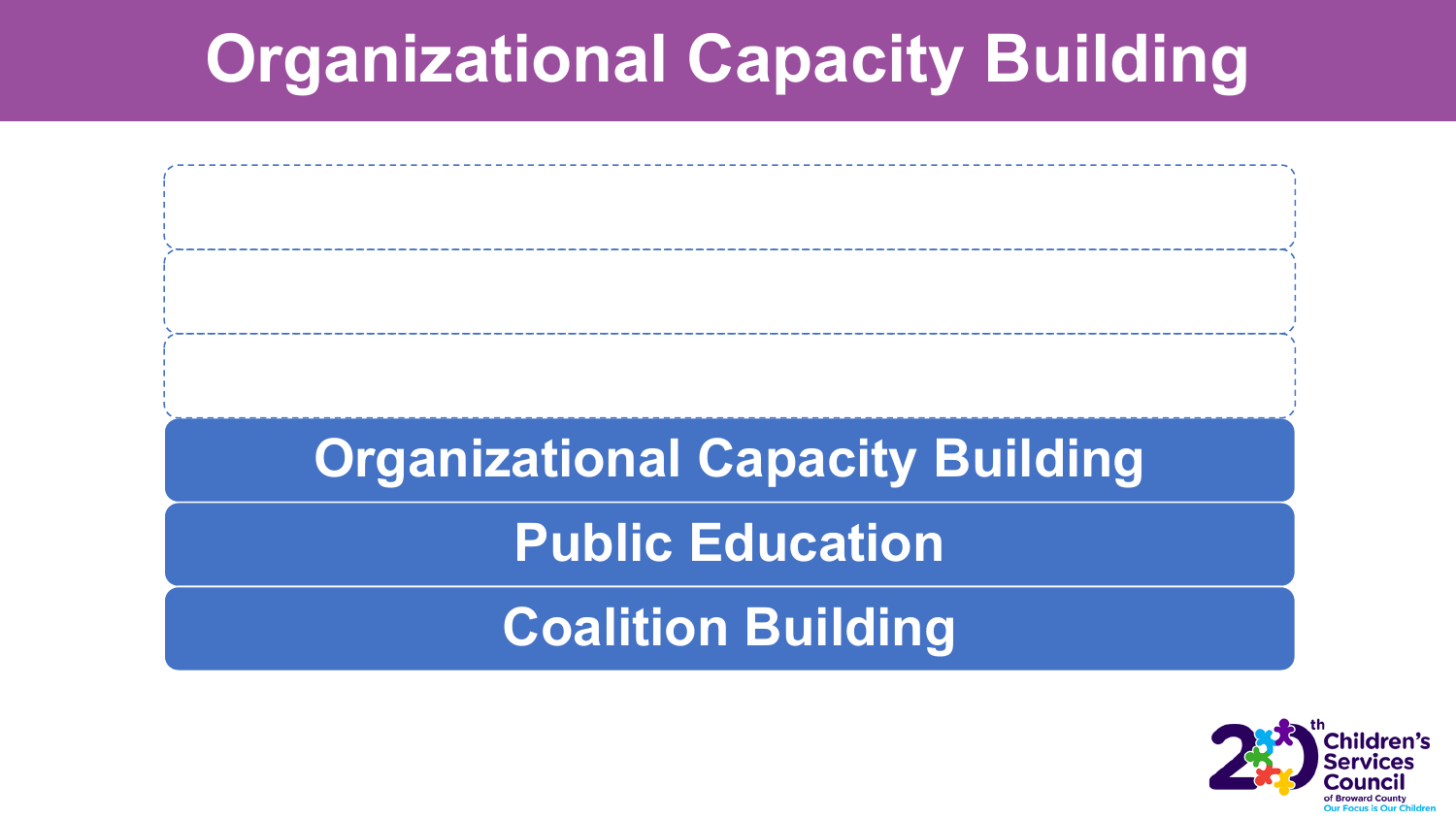# **Strengthening Local Nonprofits**

- $\triangleright$  Capacity building funding will seek to remove barriers that inhibit organizational advancement for marginalized, minority-owned, and niche child and family serving businesses.
- $\triangleright$  Using an emancipatory framework, CSC staff, business leaders, and the community are taking a strength-based approach to identify the existing businesses that make up local resiliency support networks and determine how capacity building funding can enhance culturally responsive services that build resiliency and mitigates the impact of trauma.
- $\triangleright$  Training in Emancipatory Research techniques, best practices, and technical assistance will be provided to nonprofits awarded the grant, CSC staff, community members, and partners working to support capacity building and resiliency efforts.
- $\triangleright$  These collaborative efforts will demonstrate the vital role culture-centered and culturally responsive; niche organizations play in our systems of care.
- $\triangleright$  Emancipatory approach will be used to evaluate the process and outcomes.

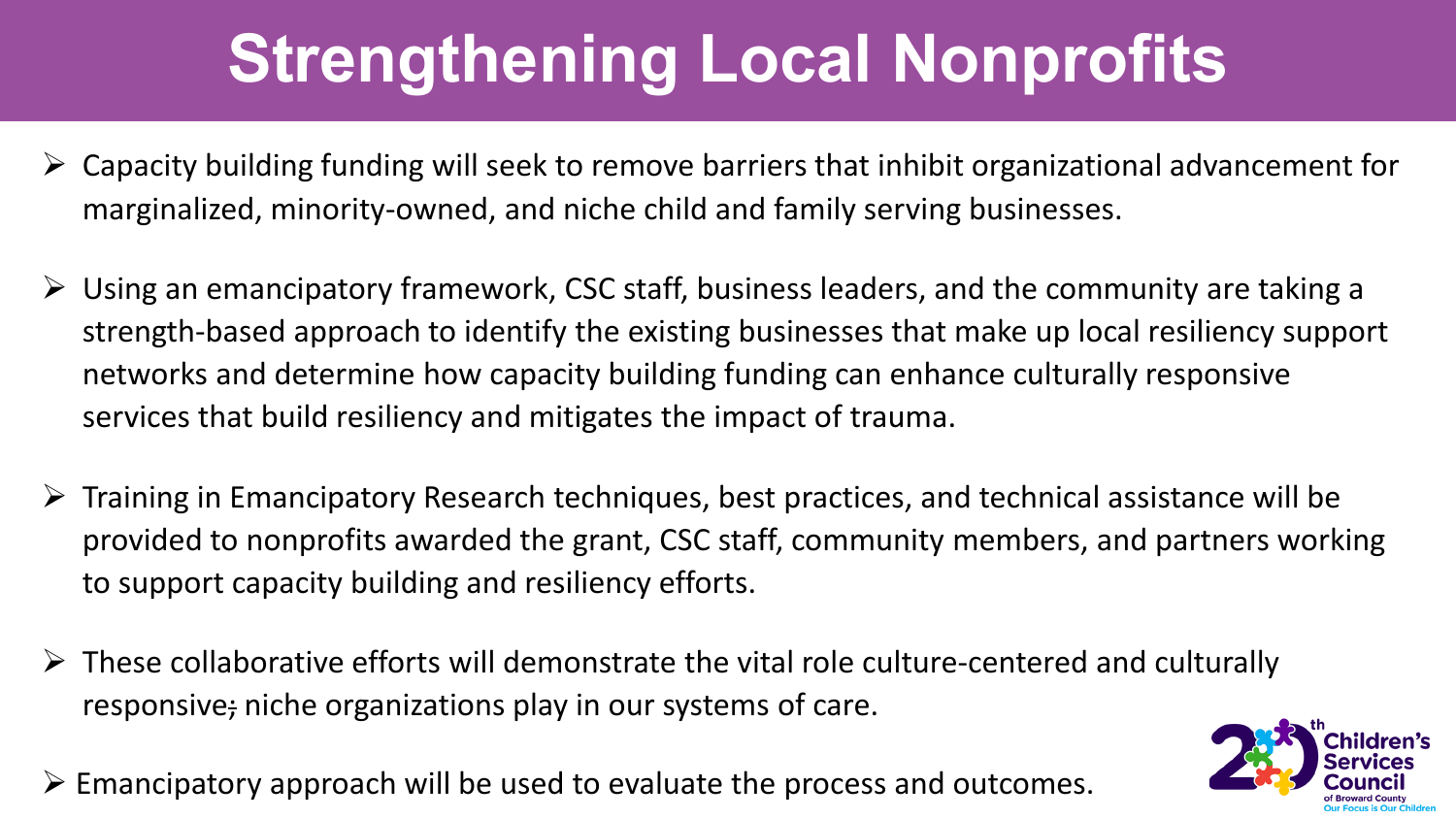#### **HEAL Trauma RFP Community Mental Health Worker (CMHW) Services**

# **HEAL RFP CMHW Services**

**Organizational Capacity Building** 

**Public Education**

**Coalition Building**

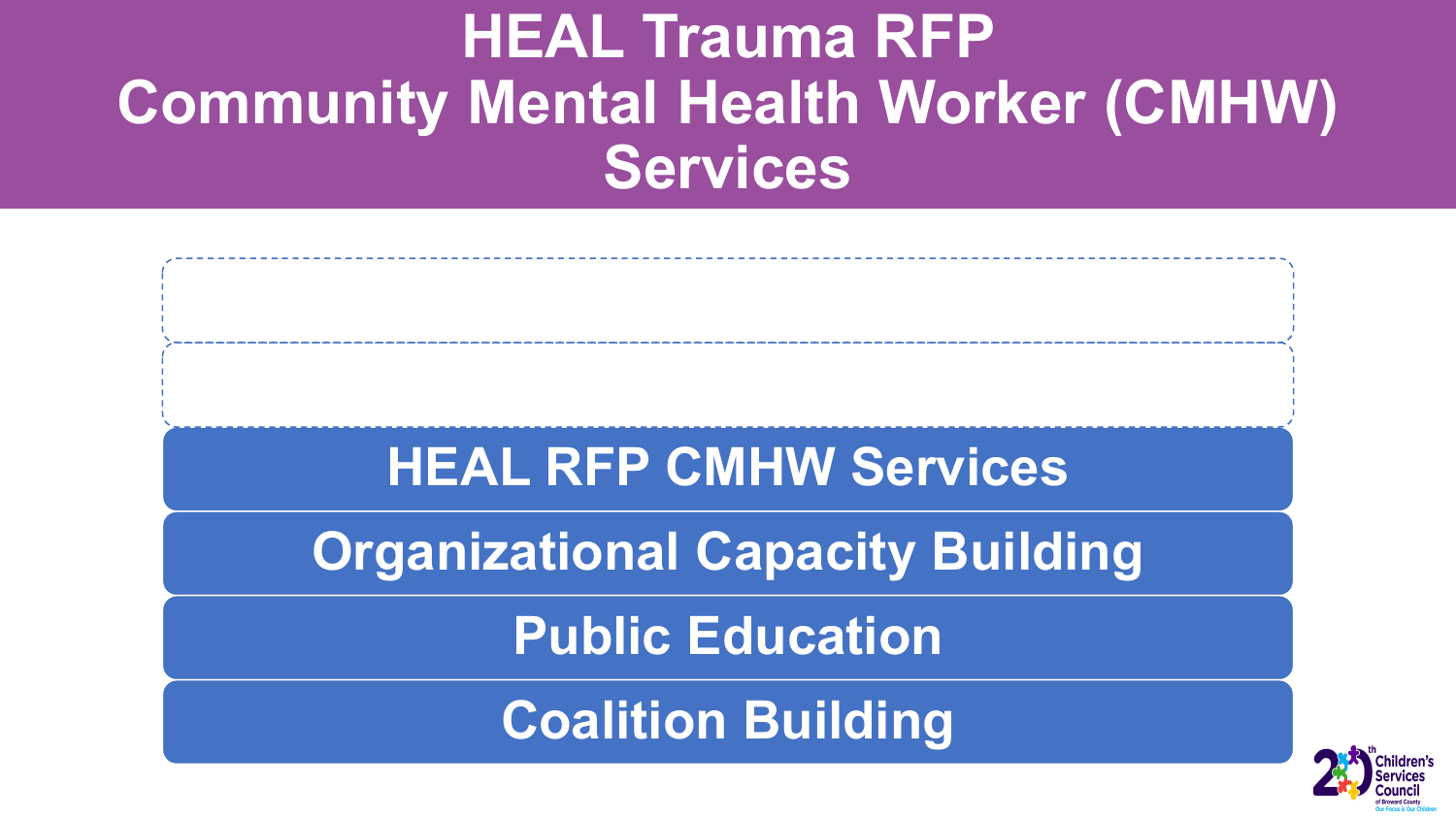# **HEAL Trauma RFP**

- $\triangleright$  Building on the strengths and resiliency of families living in communities overburdened by inequities in resources, racism and trauma, the HEAL Trauma RFP will procure services to create local networks of Community Mental Health Workers (CMHW).
- The CMHW outreach model is a **community engagement strategy** that will increase access and utilization of mental health services in underserved communities.
- CMHWs will be an **integral link** that connects disenfranchised and underserved people to the social service system
- This strength-based model accesses and nurtures **the social capital** inherent in all communities
- $\triangleright$  Staff presented this model at a recent community meeting and received strong support from the community members

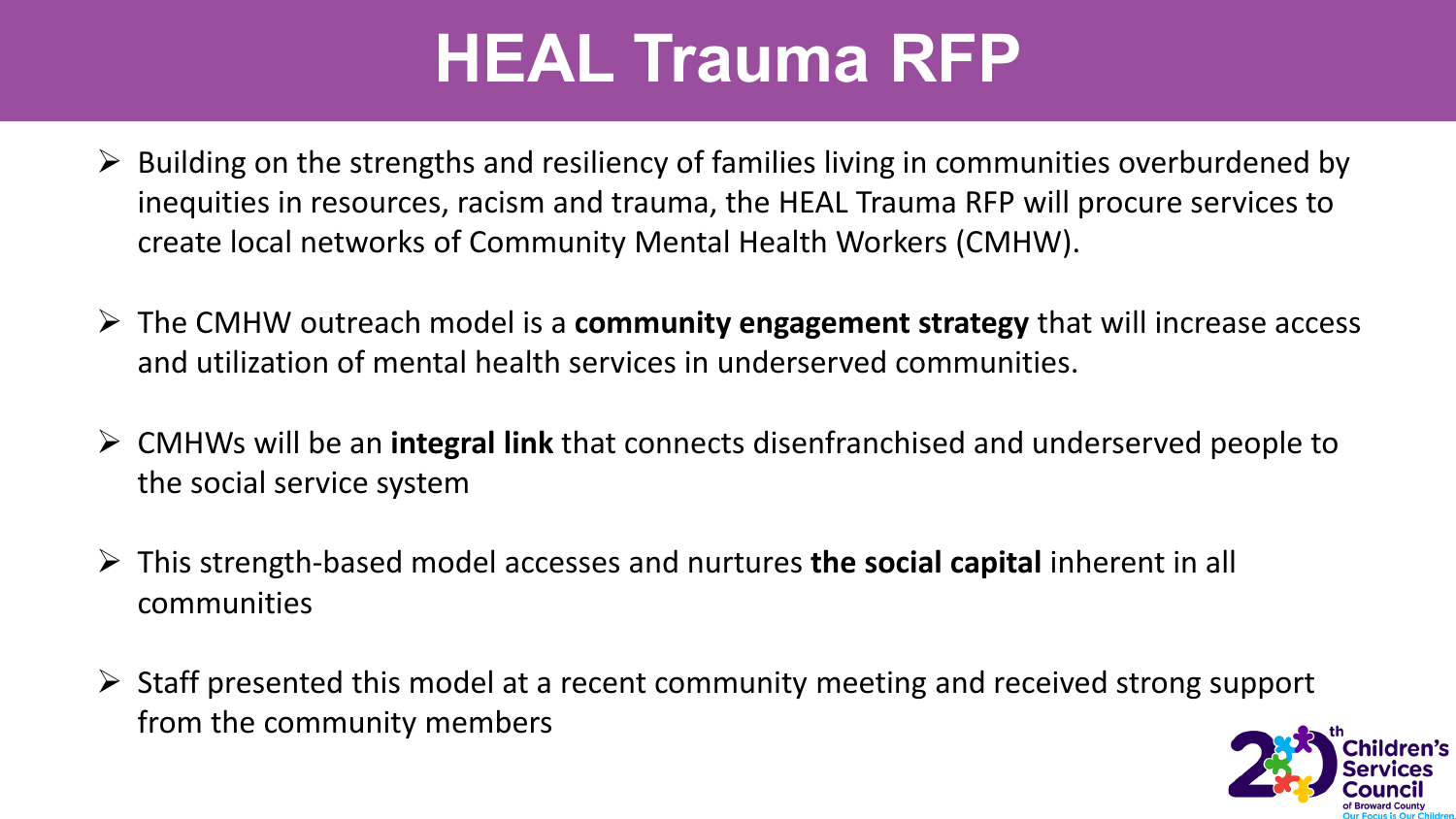# **HEAL Trauma RFP: Role of Community Mental Health Worker**

- $\triangleright$  Central role is to be a trusted community member who provides outreach to other community members and links them to services
- $\triangleright$  Will be recruited from the communities proposed to be served.
- $\triangleright$  Trusted community member
- $\triangleright$  Advocates for system change with input from community members
- $\triangleright$  Minimum qualifications of the CMHW is high school diploma or GED
- $\geq$  30 hours of training by a Licensed Mental Health Clinician
- $\geq$  500 hours of work experience under the supervision of a Masters Degreed Clinician
- $\triangleright$  Coaching provided to assist in passing the State of Florida Certified Community Health Worker Exam.
- $\triangleright$  Opportunity to be hired by one of the HEAL Trauma awardees or another community agency

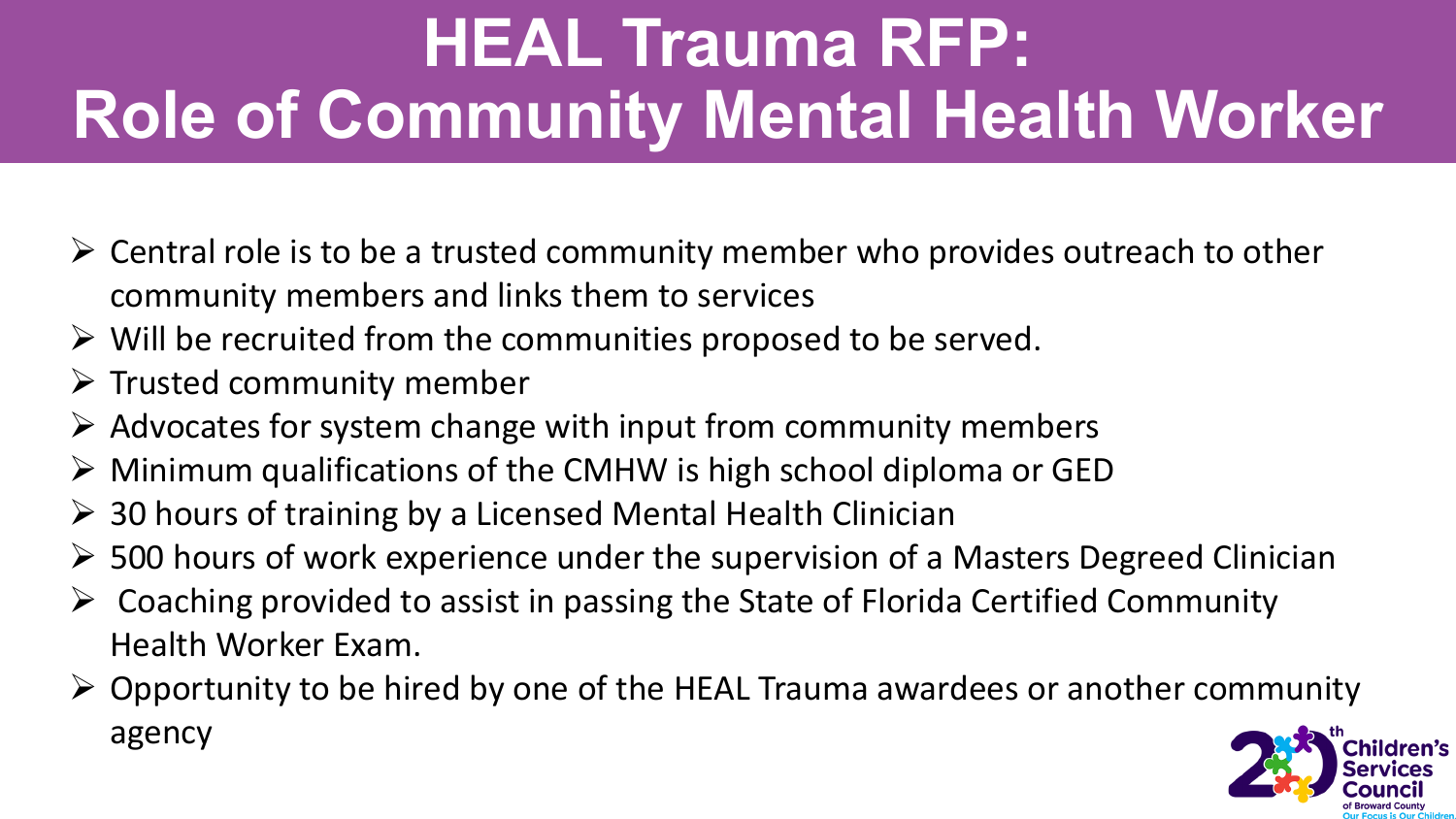#### **HEAL Trauma RFP Service Model & Community Partnerships**

- CMHWs will be working in communities such as Deerfield Beach, Pompano Beach, Fort Lauderdale/Unincorporated Broward, and West Park.
- $\triangleright$  The awardee agencies will have at minimum one team comprised of a clinician, one lead CMHW and three or four CMHWs.
- $\triangleright$  The awardee agencies need to have experience providing community-based services.
- $\triangleright$  The CMHWs will not be providing therapy but may encounter situations where they need the guidance of a clinician.

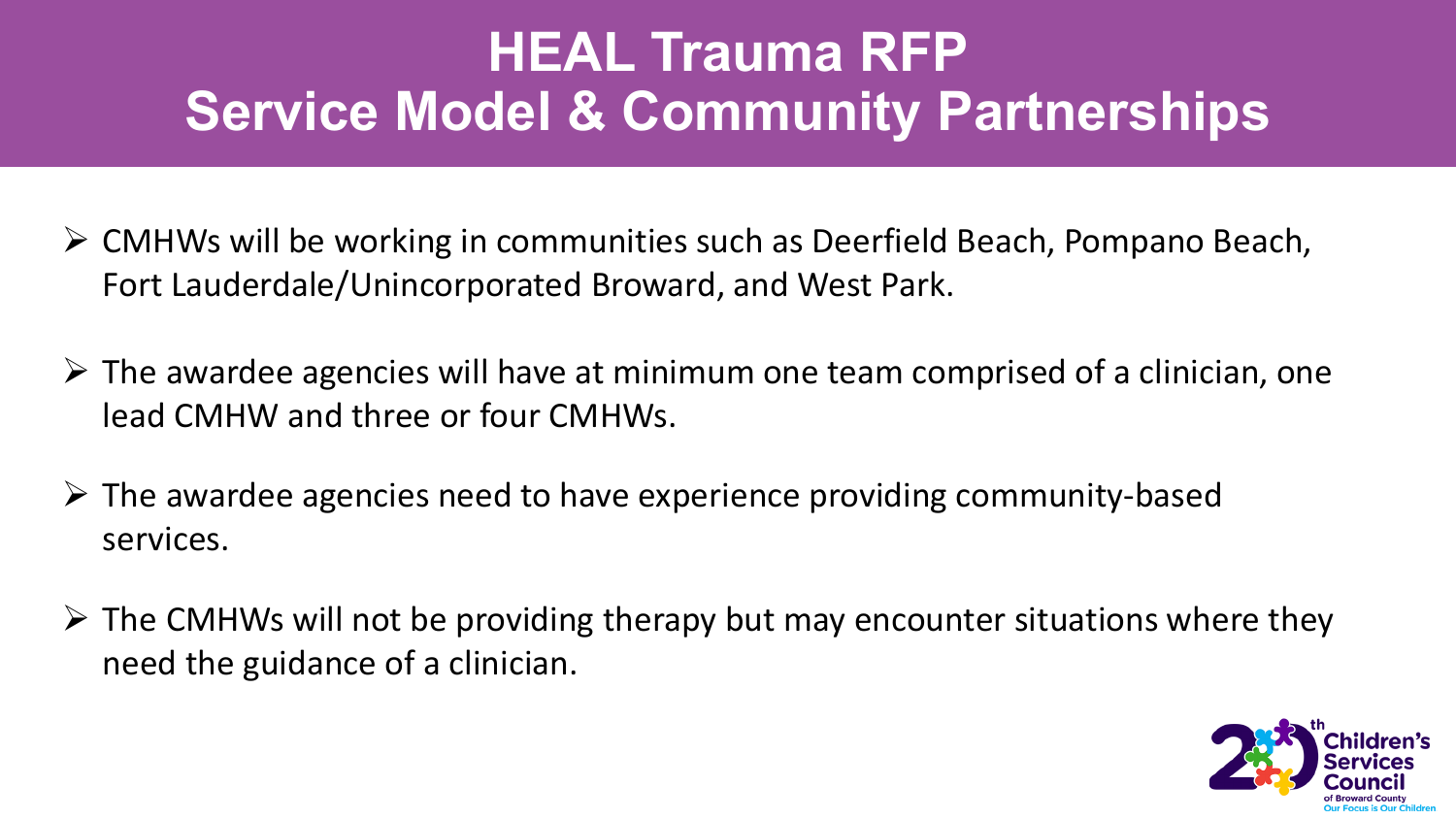### **HEAL Trauma RFP Timeline**

| <b>April 2021</b>                                                    | <b>May - July 2021</b>                                                                                                  | <b>Aug - December</b><br>2021                                                                                                                                                                   | January 2022 - End<br>of procurement                                                                                                                                                   |
|----------------------------------------------------------------------|-------------------------------------------------------------------------------------------------------------------------|-------------------------------------------------------------------------------------------------------------------------------------------------------------------------------------------------|----------------------------------------------------------------------------------------------------------------------------------------------------------------------------------------|
| • Visioning of RFP to<br>Council<br>• BBHC provides CMHW<br>training | • CMHWs complete<br>training and begin<br>work experience<br>practicum in June<br>• HEAL Trauma RFP<br>released in June | • In August HEAL RFP<br>closes<br>• In September HEAL<br>recommendations to<br>Council<br>• Services will begin<br>once contracts are<br>negotiated<br>• Engage as co-equals<br>in emancipatory | • Co-design measures<br>of success<br>• Community-led<br>advisory boards<br>• Connect EPAR and<br>measures of success<br>data to policy, system<br>program community<br>transformation |
|                                                                      |                                                                                                                         | learning community                                                                                                                                                                              |                                                                                                                                                                                        |

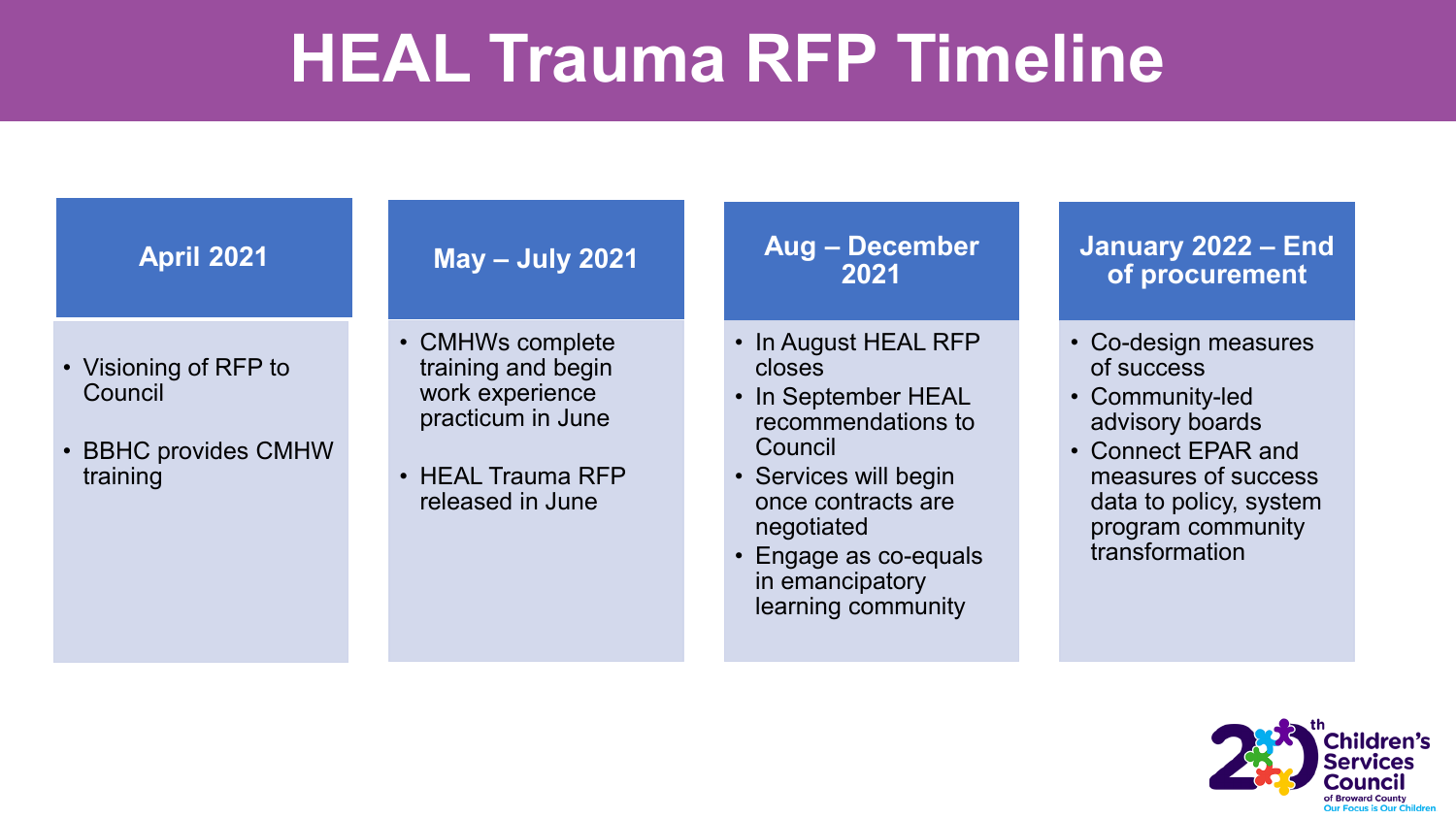# **HEAL Trauma RFP Learning Community**

**Emancipatory Research**

#### **HEAL RFP CMHW Services**

**Organizational Capacity Building** 

**Public Education**

**Coalition Building**

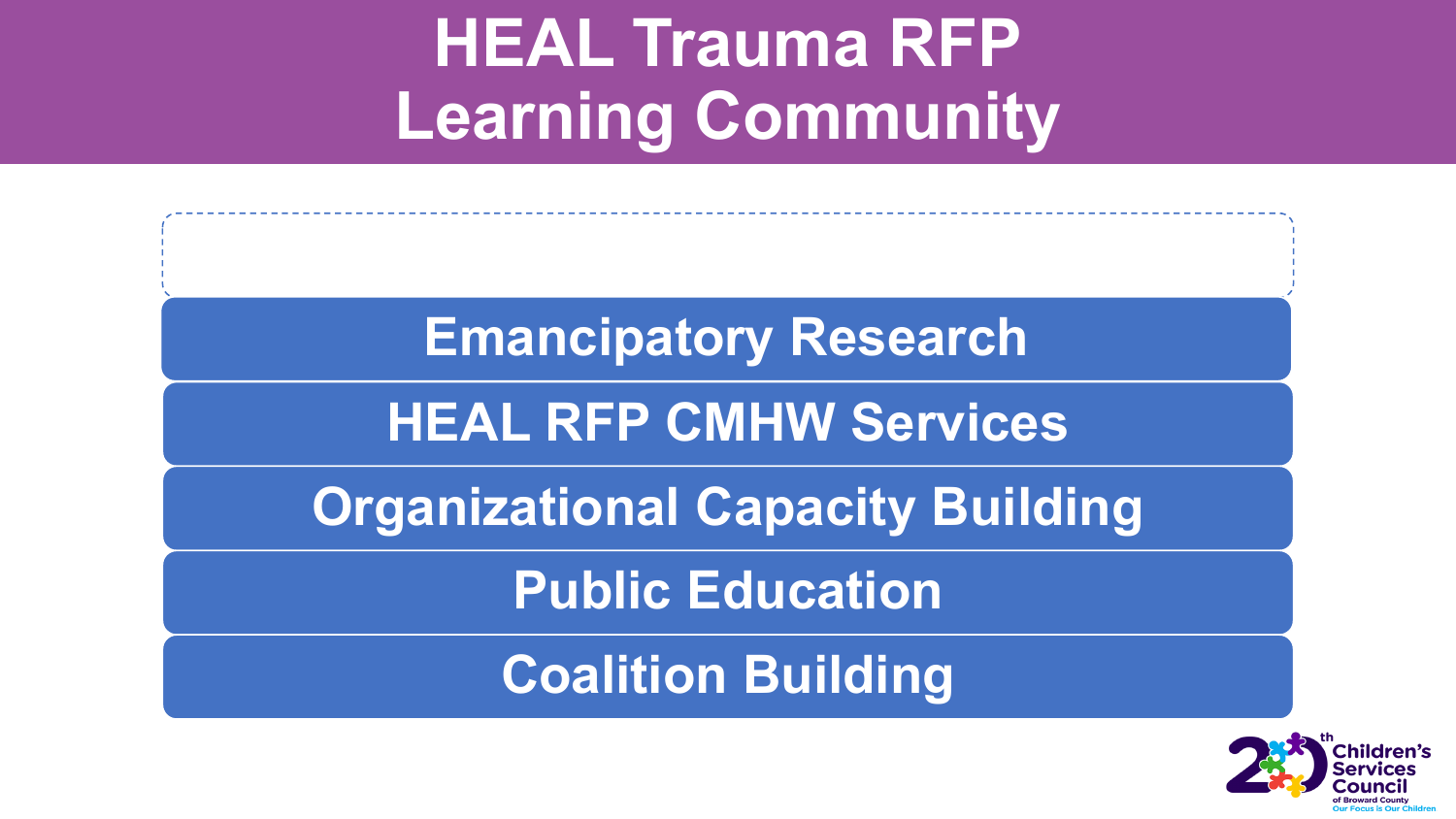# **Emancipatory Learning Communities**

- Support an **emancipatory learning community** for CMHWs, Clinical Supervisors, and CSC and BBHC staff **to co-develop measures of success** and **ongoing research and feedback loops** to advocate for program, system and policy change and improvement for communities and community members. Awardee Staff will:
	- 1. Participate in the HEAL Learning Community.
	- 2. Work with CSC Research & Evaluation Manager (REM) and Program Services Staff to develop measures of success. Success measures will look at individual knowledge, skill, attitude and behavior change, organizational policy and practice change, and system/policy level changes or efforts toward change.
	- 3. Establish data collection and data analysis methods.

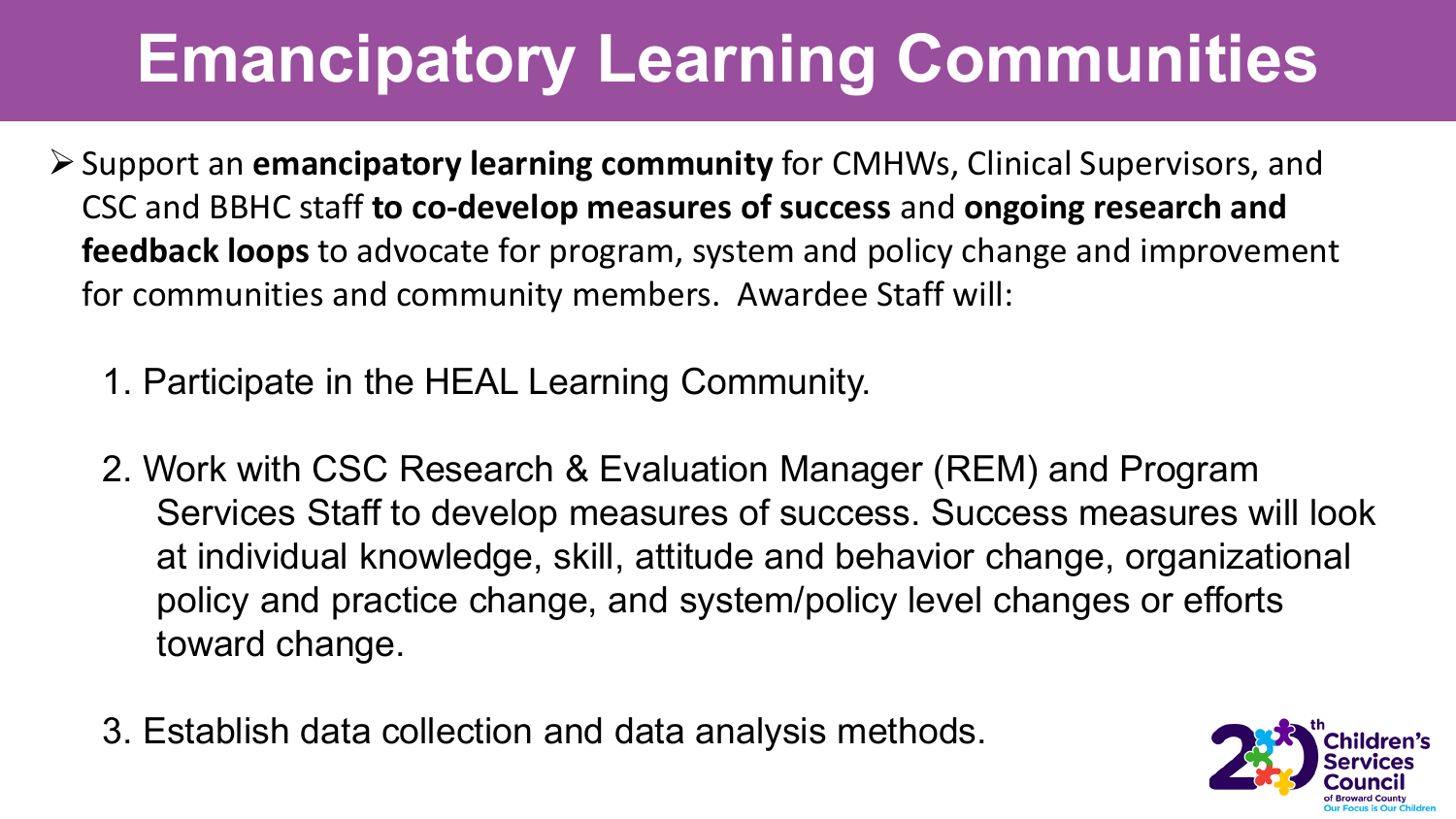# **Emancipatory Participatory Action Research**

- Evolving from Community to Emancipatory Participatory Action Research (EPAR).
- $\triangleright$  EPAR will be co-designed with awardees and community members to provide robust, rich feedback and evidence to transform community conditions, policies, mental health system and programs to co-create communities where youth and adults mitigate trauma and rectify inequities.
- Awardee staff will:
	- 1. Participate as system professional co-researchers.
	- 2. Identify and compensate community resident co-researchers (ie., parents & youth)
	- 3. Provide gift cards for residents who participant in ad hoc research activities (e.g., interviews or surveys).
	- 3. Ensure all co-researchers complete the 2-day REI, 1-day Implicit Bias and 5 days of EPAR workshops